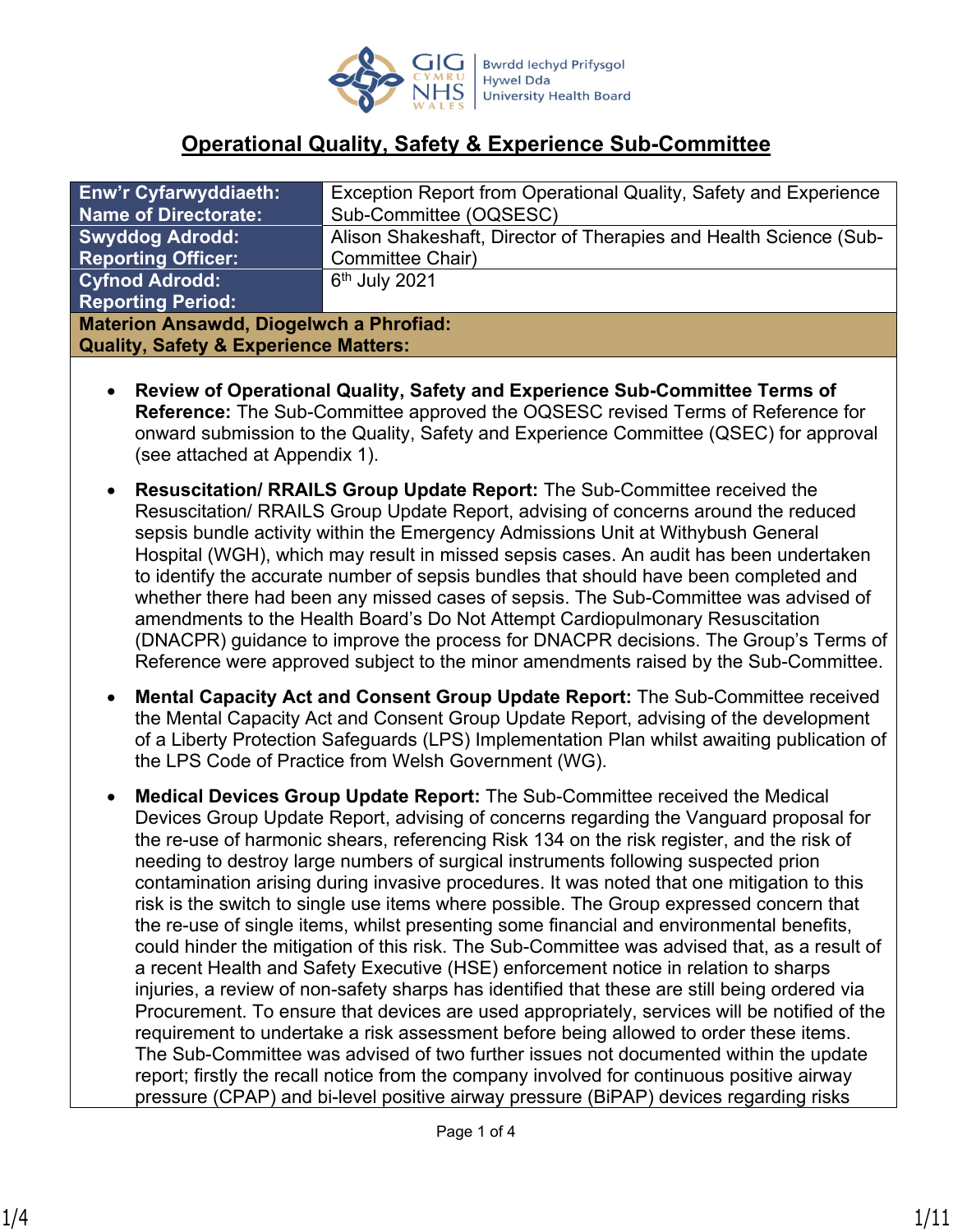associated with the products' sound abatement foam. A 12 month review of the fitting of filters would require all devices to be registered via respiratory clinic. Assurance was provided that the recall has been communicated to all relevant teams, with an all Wales project established to address any issues, and discussions held regarding communication to patients affected by the recall via the Health Board's website and social media platforms. Additional communication would be disseminated to patients within the next few weeks regarding the replacement of filters, however there is no solution anticipated within the next 6-12 months as the company involved would be required to redesign and remanufacture the filtration devices. The second issue related to Patient Safety Alert (PSA) 2021/003, which had been issued in England although not yet formally in Wales, regarding air flow meters and the risk of devices being plugged into the oxygen flow instead of the air flow. In terms of ambiguity surrounding the management of England-only alerts in Wales, the Health Board is acting upon this alert from a safety perspective.

- **Radiology Quality, Safety and Experience Group Update Report, Terms of Reference, and Radiation Protection Policy:** The Sub-Committee received the Radiology Quality, Safety and Experience Group Update Report, advising of the new governance structure in place. The Sub-Committee noted the revised Terms of Reference. Sub-Committee approval of the Radiation Protection Policy was deferred to the  $7<sup>th</sup>$  September 2021 meeting.
- **Patient Safety Solutions:** The Sub-Committee received the Patient Safety Solutions report, advising of PSN051/February 2020: Depleted batteries in intraosseous injectors, which is currently open and outside of the action timescales. The Sub-Committee was advised that confirmation from the RRAILS Group that the devices within the Operating Department Practitioner (ODP) bags have been replaced is awaited and would be discussed at the RRAILS Group on 21<sup>st</sup> July 2021.
- **Consent to Hospital Post-mortem Examination Policy**: The Sub-Committee ratified the 243 Consent to Hospital Post-Mortem Examination Policy, noting that the policy had been revised to enable the consultant pathologist and mortuary staff to support clinical discussions with the families involved in order to obtain consent.

## **Risgiau:**

**Risks (include Reference to Risk Register reference):**

**Health Board Overview on Top Reported Risks and Actions for Mitigation** – the Health Board Overview on Top Reported Risks and Actions for Mitigation report was presented to Members, consisting of 73 risks assigned to the Sub-Committee which have a current risk score exceeding the risk tolerance level. In response to concerns raised that the report may not reflect the true extent of the current situation, the Sub-Committee was reminded that it is the responsibility of each Directorate to identify risks and flag them to Executive Directors. Referring to the action from the previous Sub-Committee meeting for the Head of Assurance and Risk to discuss how the Corporate Risk Register is reviewed at the Executive Team Risk Session on 7<sup>th</sup> July 2021, with a refresher session to be arranged with the senior operational triumvirate teams, the Sub-Committee was advised that the Executive Team session had been cancelled and would be reconvened at a future date.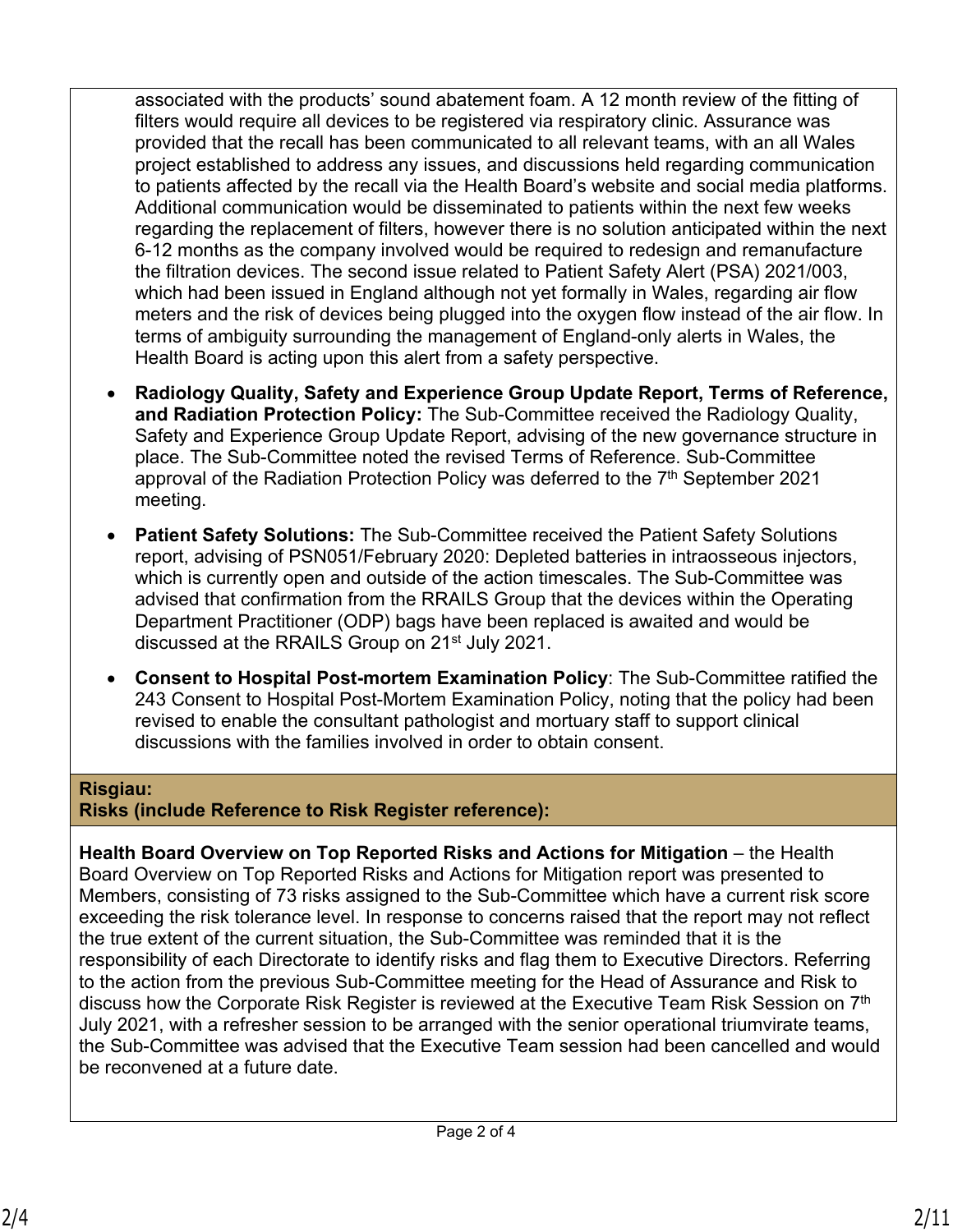## **Directorate Risk Exception Reports**

- **Women and Children's Directorate:** The Sub-Committee was advised that, in response to a directive from WG, the Health Board has been directed to make preparations to support a 20-50% increase in presentations of Respiratory Syncytial Virus (RSV), with the anticipation that cases will begin to rise ahead of the NHS winter period, which will commence in August 2021, with a further anticipatory peak in November 2021. It was noted that a surge plan would be escalated through the Health Board's Bronze Command arrangements ahead of presentation to WG on 9th July 2021.
- **Accident & Emergency, GGH:** The Sub-Committee was advised of a 35.5% increase in A&E attendances from the previous year, which highlighted significant clinical safety incidents in the department, in conjunction with nursing and medical staffing deficits. It was noted that staff in the department are experiencing increased pressure with an increase in patient complaints. Over the past few months, nursing and medical staffing deficits have further affected the department, with data relating to A&E breaches illustrating that A&E clinician breaches are currently the most common cause. Cultural and leadership concerns have also been identified, which are being addressed with support provided by Workforce and Organisational Development (OD) colleagues. To help mitigate the risks currently identified, an Urgent Response Group has been established, with the aim to pro-actively support the Directorate in securing additional temporary and longer term staffing solutions, and improving the processes within the department. Given that many of the proposed actions have significant resource implications, a detailed action plan with leads and timescales, together with a supporting financial plan is being finalised following further discussions with Executive colleagues and senior management teams. Whilst being assured by the appropriate mitigating actions in place, the Sub-Committee acknowledged that some elements of mitigation are out-with the Health Board's direct control.
- **Mental Health and Learning Disabilities (MHLD) Directorate**: The Sub-Committee was advised of the deep dive relating to Risk 1032 presented to the Quality, Safety and Experience Assurance Committee (QSEAC) at its meeting on  $8<sup>th</sup>$  June 2021, highlighting the vulnerability of data collection and that the Committee had requested an update at its meeting on  $10<sup>th</sup>$  August 2021 to include a trajectory of when the situation is likely to improve. The Sub-Committee received assurance that the MHLD Triumvirate team meet twice monthly to review the risk register and Heads of Service provide a summary of the risks identified and control measures in place via reports to the MHLD's Quality, Safety and Experience Group (MHLD QSEG).

### **Argymhelliad: Recommendation:**

The Quality, Safety and Experience Committee is requested to note the following areas of concern:

- The two additional issues of concern brought to the Sub-Committee's attention regarding the recall notice and PSA 2021/003.
- Concerns raised by the Medical Devices Group regarding the proposal for the re-use of single use, invasive items.
- Discussions held surrounding the A&E (GGH) Exception Report and wider discussions held regarding workforce and the pressures on demand for services.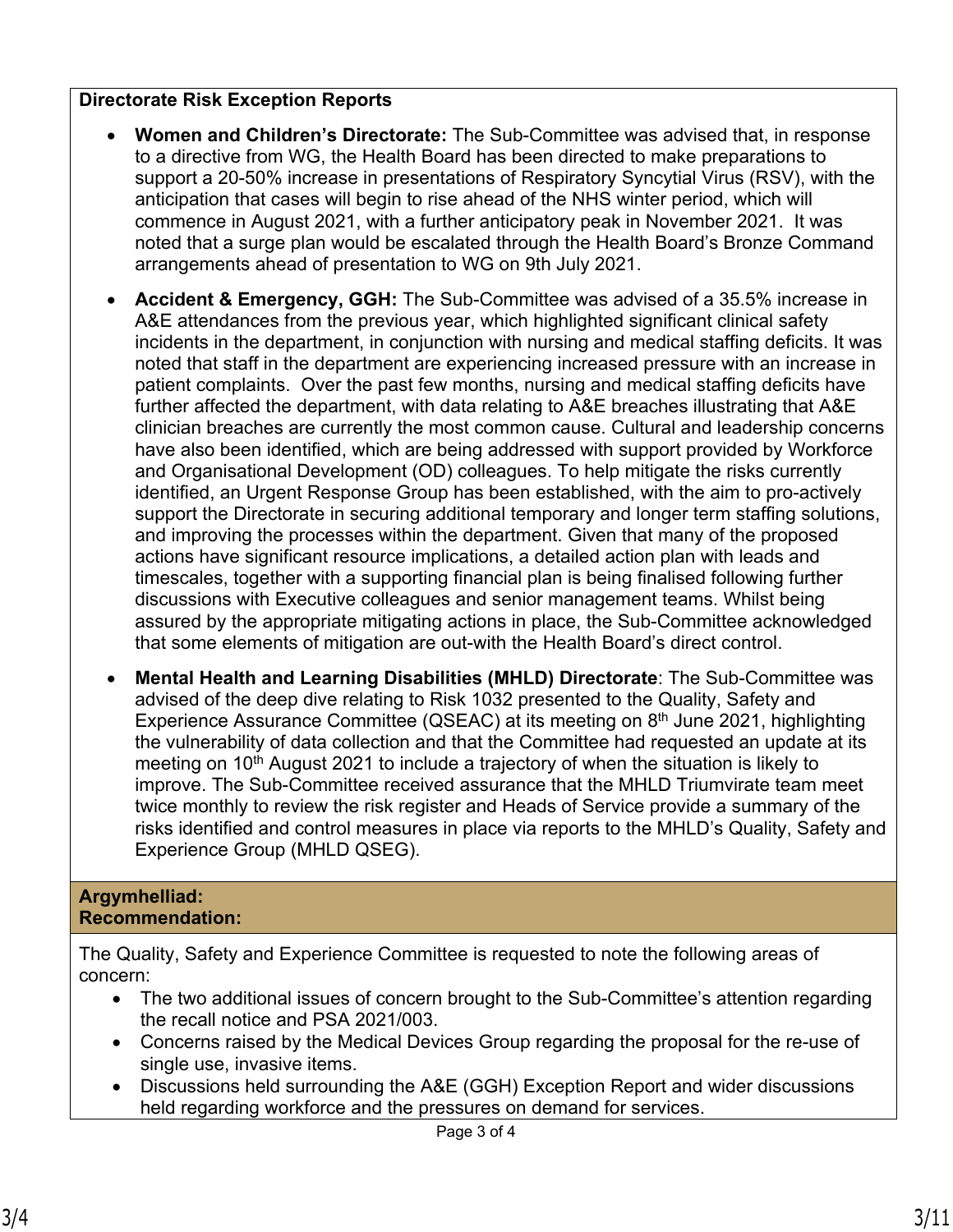Concerns raised in regard to the anticipated 50% increase in RSV over the coming Winter and the subsequent impact on delivery of services, whilst acknowledging the development of a surge plan to address this issue.

The Quality, Safety and Experience Committee is requested to approve the Operational Quality, Safety and Experience Sub-Committee Terms of Reference.

The Quality, Safety and Experience Committee is requested to note the content of this OQSESC update report.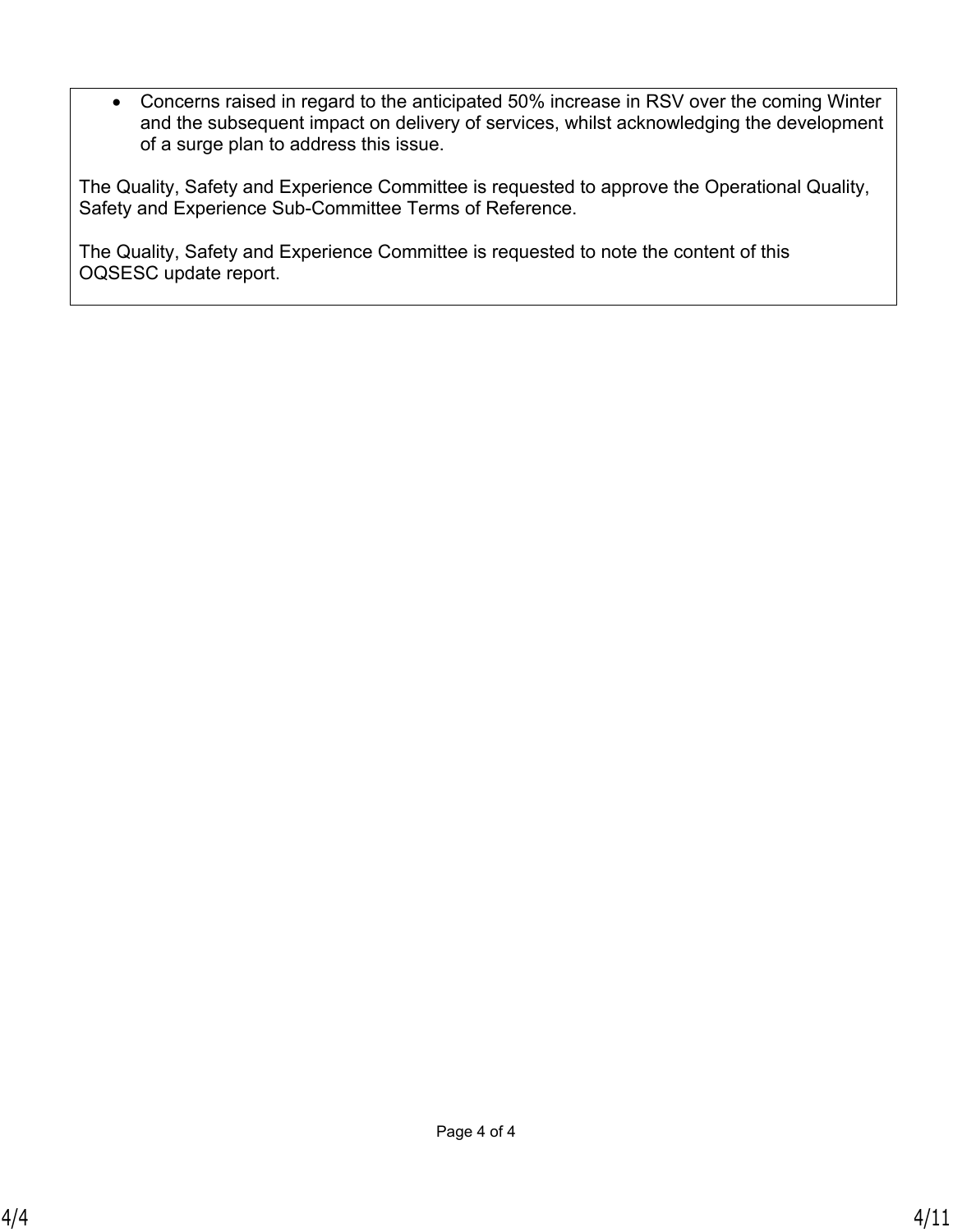

**Bwrdd lechyd Prifysgol Hywel Dda University Health Board** 



## **OPERATIONAL QUALITY, SAFETY & EXPERIENCE SUB-COMMITTEE**

## **TERMS OF REFERENCE**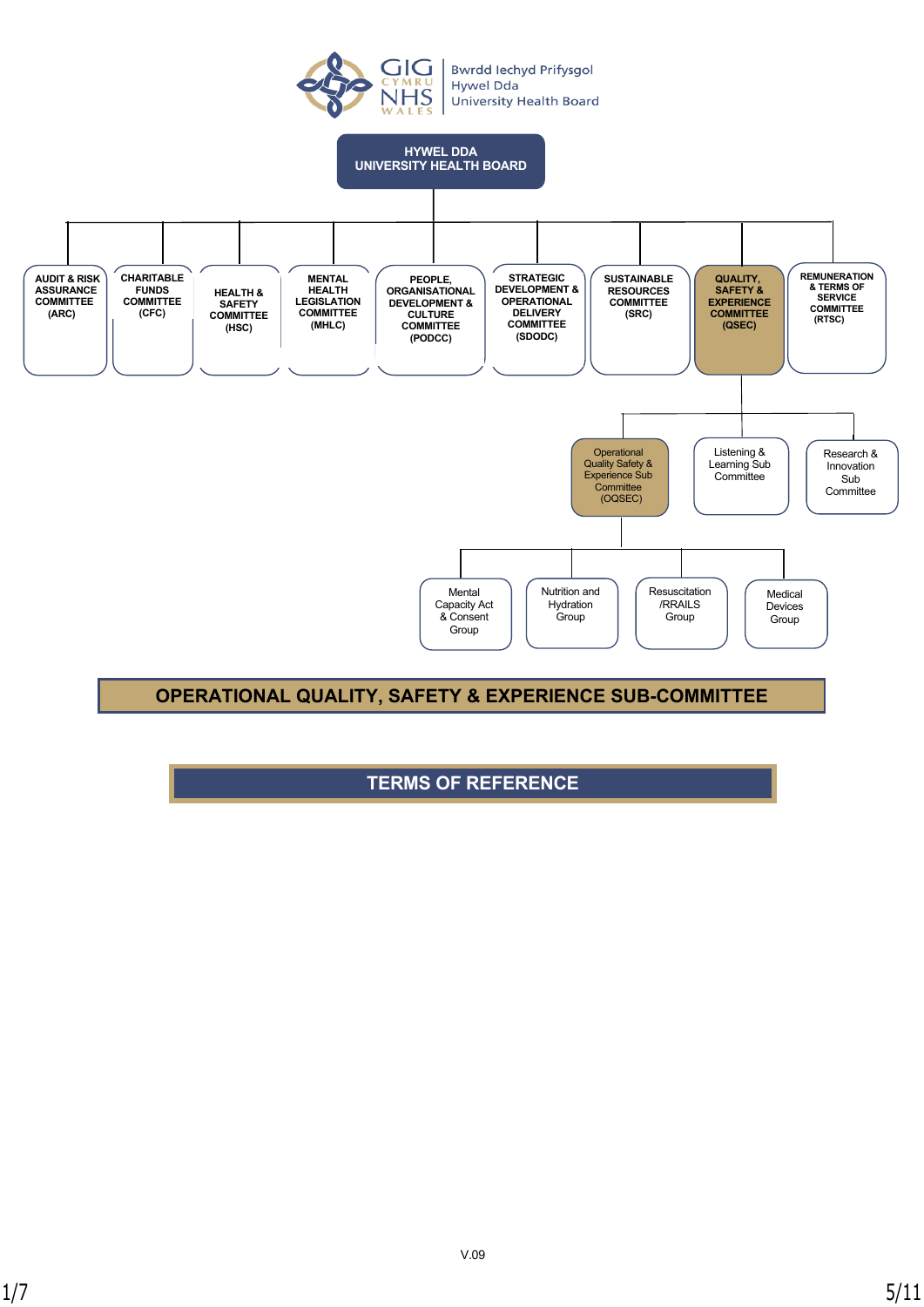| <b>Version</b>   | <b>Issued to:</b>                                                                  | <b>Date</b> | <b>Comments</b>                          |
|------------------|------------------------------------------------------------------------------------|-------------|------------------------------------------|
| V <sub>0.1</sub> | Quality, Safety & Experience Assurance Committee<br>Workshop                       | 29.05.2018  |                                          |
| V <sub>0.2</sub> | <b>Operational Quality Safety and Experience Assurance</b><br><b>Sub Committee</b> | 10.07.2018  | Approved                                 |
| V <sub>0.3</sub> | <b>Operational Quality Safety and Experience Assurance</b><br><b>Sub Committee</b> | 20.09.2018  | Approved                                 |
| V <sub>0.4</sub> | Quality, Safety & Experience Assurance Committee                                   | 16.10.2018  | Approved                                 |
| V <sub>0.5</sub> | <b>Operational Quality Safety and Experience Assurance</b><br><b>Sub Committee</b> | 24.01.2019  | Approved                                 |
| V <sub>0.6</sub> | Quality, Safety & Experience Assurance Committee                                   | 05.02.2019  | Approved via Chairs<br>Action 28.03.2019 |
| V <sub>0.7</sub> | <b>Operational Quality Safety and Experience Assurance</b><br><b>Sub Committee</b> | 03.09.2020  | Approved                                 |
| V <sub>0.8</sub> | Quality, Safety & Experience Assurance Committee                                   | 06.10.2020  | Approved                                 |
| V <sub>0.9</sub> | <b>Operational Quality Safety and Experience Sub</b><br>Committee                  | 06.07.2021  | For Approval                             |
|                  | <b>Quality, Safety &amp; Experience Committee</b>                                  | 10.08.2021  | <b>For Approval</b>                      |

### **1. Purpose**

1.1 The Operational Quality, Safety & Experience Sub-Committee will monitor, as delegated by Quality, Safety and Experience Assurance Committee, the acute, mental health & learning disabilities services, primary and community services quality and safety governance arrangements at an operational level, bringing together accountability and ownership for those quality and safety issues to be resolved operationally, freeing up the Quality, Safety and Experience Assurance Committee to be more strategic in its approach and providing an upward assurance.

#### **2. Key Responsibilities**

- 2.1 Monitor the quality, safety and experience of care delivered to patients through, for example, surveys and patient stories, and escalate issues that cannot be resolved operationally to the Quality, Safety and Experience Assurance Committee.
- 2.2 Ensure that concerns (incidents, complaints and claims) are being managed in a robust and timely manner at service level, agreeing mitigating actions where required.
- 2.3 Monitor action plans following investigations into serious incidents and concerns and the identification of lessons learned, by ensuring actions are completed in a robust and timely manner, and seek assurance that learning is disseminated and embedded across all of the Health Board's activities as appropriate.
- 2.4 Ensure and monitor compliance with national guidance, including NICE, NSFs, National Confidential Enquiries, outcome reviews and national clinical audits and Health Board clinical written control documents.
- 2.5 Inform and monitor progress against agreed performance targets identified in the Quality & Safety Dashboard.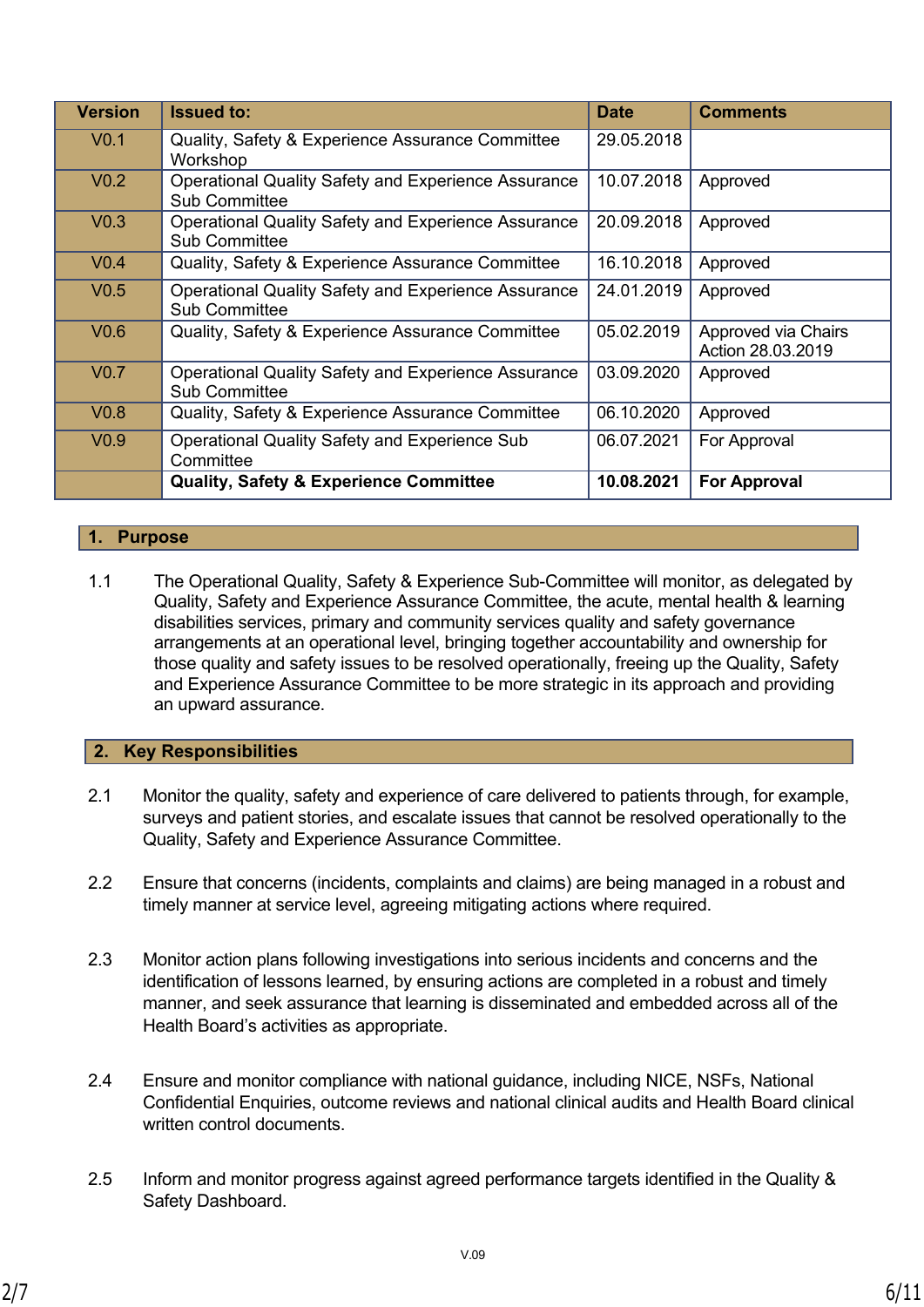- 2.6 Consider the themes arising from triangulated information at service specific level, and agree and monitor any action plans required to deliver improvements.
- 2.7 Seek assurance on the management of operational risks that have been aligned to the Sub-Committee, and provide assurance to the Quality, Safety and Experience Assurance Committee that risks are being managed effectively and report any areas of concern, eg where risk tolerance is exceeded or lack of timely action.
- 2.8 Receive assurance from those Groups reporting to the Sub-Committee, and consider how escalated issues are addressed.
	- Resuscitation/RRAILS Group
	- Nutrition and Hydration Group
	- Medical Devices Group (including Point of Care Testing and Ultrasound Governance)
	- Mental Capacity Act and Consent Group
- 2.9 Receive position reports on:
	- **Key Risks associated with preventing harm to patients:**
		- Falls
		- Pressure Damage
	- **Quality Improvement Pathways:**
		- Dementia/Delirium
		- Frailty
		- Clinical pathways e.g. Stroke/Diabetes/Cardiology/Ophthalmology in line with National Audit Reports
- 2.10 Assure itself that clinical written control documentation, which falls within the remit of the Sub-Committee, has been adopted, developed or reviewed in line with HDdUHB Policy 190 – Written Control Documentation prior to approving it, and to provide evidence of that assurance to the Clinical Written Control Documentation Group when recommending a procedure or guideline for uploading or a policy for final approval by the Clinical Written Control Documentation Group.
- 2.11 Develop an annual work plan, responding to operational service priorities, consistent with the strategic direction for the organisation, for approval by the Quality, Safety and Experience Assurance Committee and oversee delivery to improve the quality, safety and effectiveness of care delivered, and enhance the patient experience.
- 2.12 Seek assurance reports from relevant partnerships, and consider the actions required in relation to any quality and safety issues identified.
- 2.13 Inform the work plans for reporting Groups and vice versa.
- 2.14 Address any other requirements stipulated by the Quality, Safety and Experience Assurance **Committee.**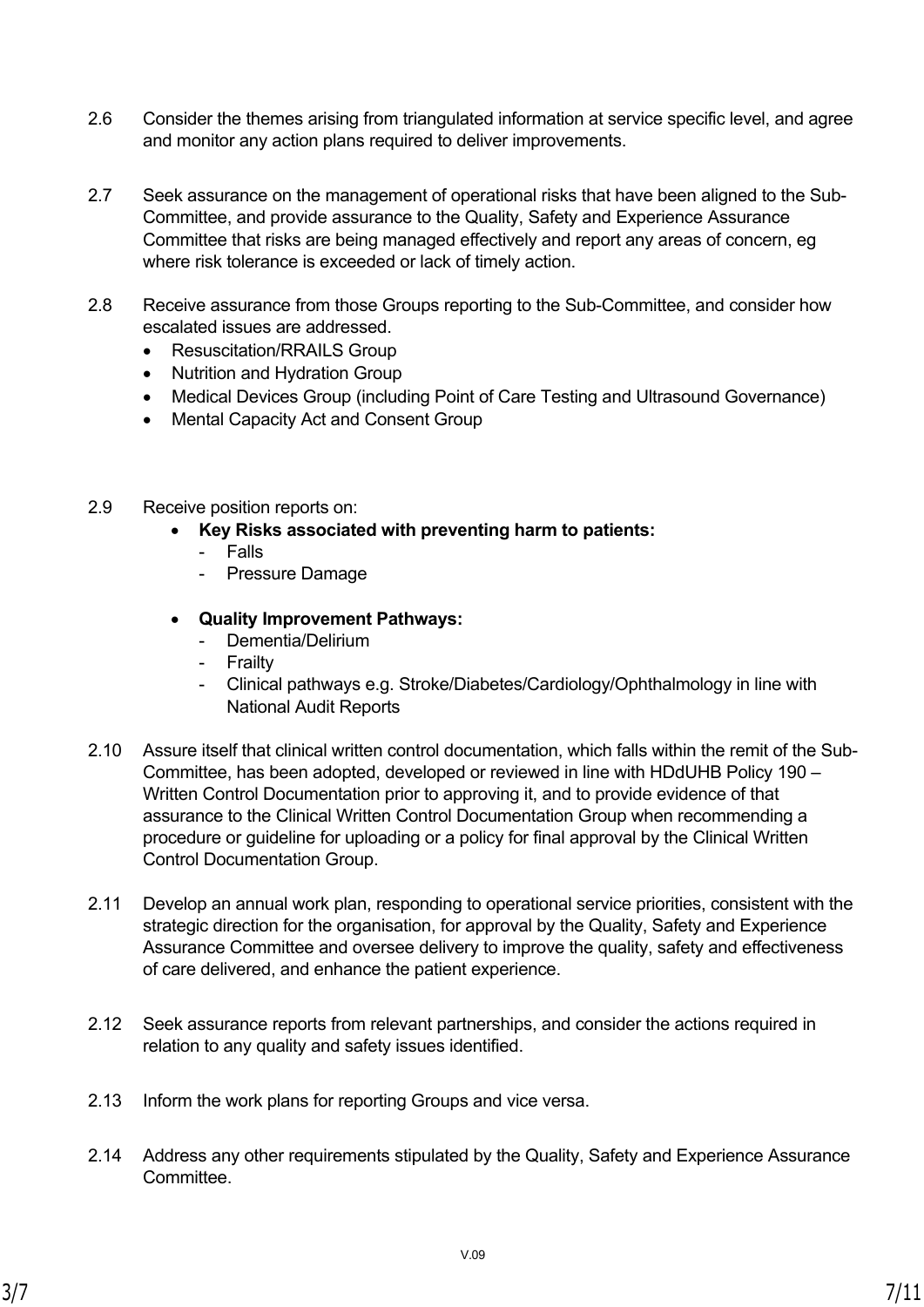2.15 Agree issues to be escalated to the Quality, Safety and Experience Assurance Committee with recommendations for action.

#### **3. Constitution**

3.1 The Operational Quality, Safety & Experience Sub-Committee has been established as a Sub-Committee of the Quality, Safety & Experience Assurance Committee and constituted from 1st June 2018, replacing the Acute Services Quality, Safety & Experience Sub-Committee and the Primary & Community Services Quality, Safety & Experience Sub-Committee. From September 2020, the Operational Quality, Safety & Experience Sub-Committee subsumed the Mental Health and Learning Disabilities Quality, Safety & Experience Sub-Committee.

#### **4. Membership**

4.1 The membership of the Sub-Committee shall comprise:

| <b>Title</b>                                                                             |  |  |  |
|------------------------------------------------------------------------------------------|--|--|--|
| Director of Therapies and Health Science - Chair                                         |  |  |  |
| Assistant Director, Operational Nursing & Quality Acute Services - Vice Chair            |  |  |  |
| Associate Medical Director, Workforce & Primary Care                                     |  |  |  |
| Associate Medical Director, Quality & Safety                                             |  |  |  |
| Deputy Director of Operations                                                            |  |  |  |
| Assistant Director of Nursing Assurance & Safeguarding                                   |  |  |  |
| Assistant Director of Therapies and Health Science - Professional Practice, Governance & |  |  |  |
| Safety                                                                                   |  |  |  |
| <b>Assistant Director of Public Health</b>                                               |  |  |  |
| Assistant Director of Workforce & OD                                                     |  |  |  |
| <b>Assistant Director of Informatics</b>                                                 |  |  |  |
| County Directors x 3                                                                     |  |  |  |
| Independent Member, HDdUHB                                                               |  |  |  |
| <b>Head of Medicines Management</b>                                                      |  |  |  |
| <b>Therapies Lead</b>                                                                    |  |  |  |
| <b>Health Science Lead</b>                                                               |  |  |  |
| Senior Nurse, Infection Prevention                                                       |  |  |  |
| Representative from each Triumvirate                                                     |  |  |  |
| <b>Head of Primary Care</b>                                                              |  |  |  |

4.2 The membership of the Sub-Committee will be reviewed on an annual basis.

#### **5. Quorum and Attendance**

5.1 A quorum shall consist of no less than a third of the membership, one of whom must be the Chair or Vice Chair of the Sub-Committee, together with representation from both Medical and Nursing.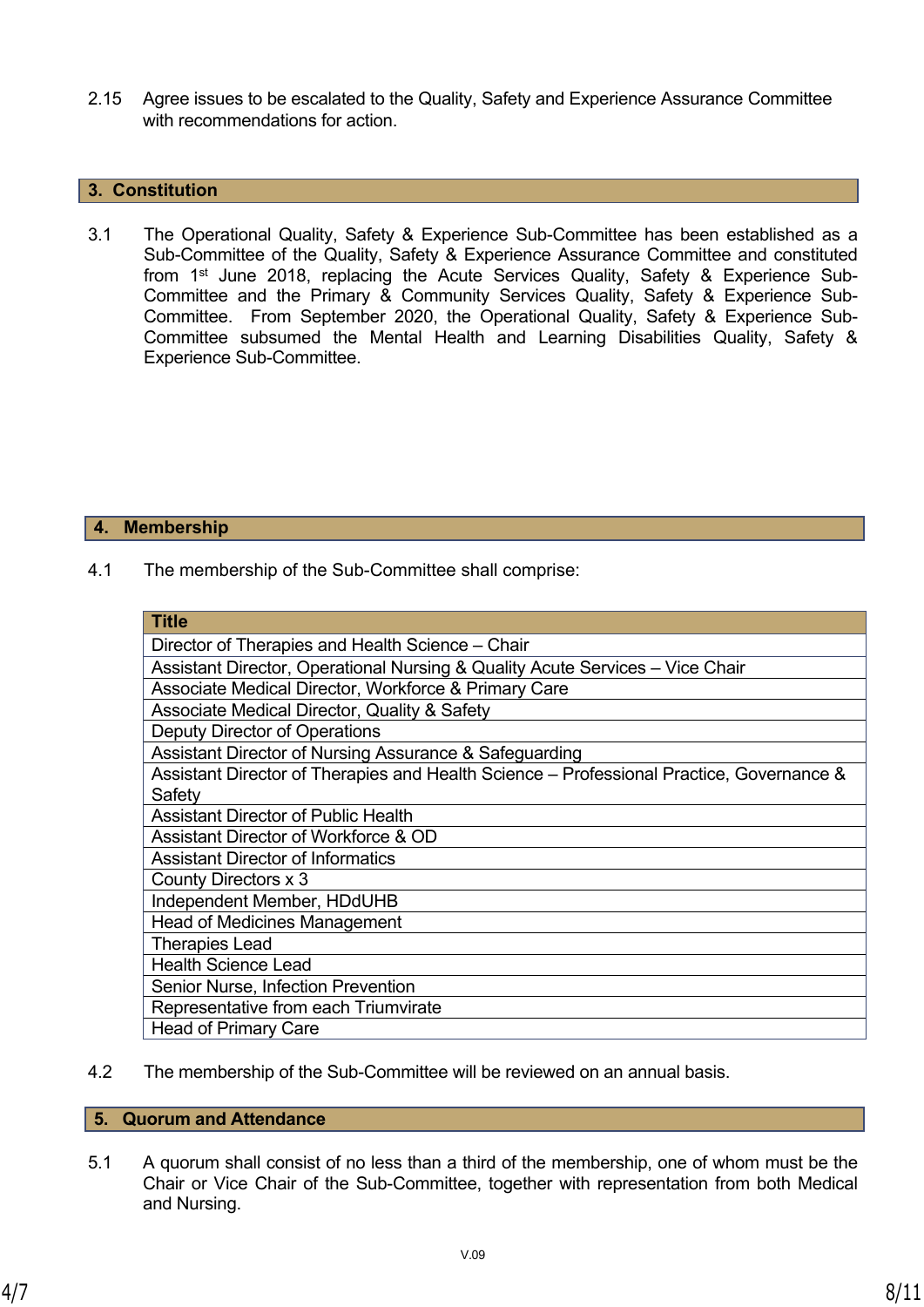- 5.2 An Independent Member shall attend the meeting in a scrutiny capacity. The scrutiny role of Independent Members in Sub-Committees is to ensure their effectiveness in terms of processes and outcomes, and in particular that their work is organised and undertaken in accordance with their terms of reference, that they have clarity about the limits of their delegated powers and responsibilities, and that they understand fully their relationship with and reporting responsibilities to their parent Committee
- 5.3 Any senior officer of the UHB or partner organisation may, where appropriate, be invited to attend, for either all or part of a meeting, to assist with discussions on a particular matter.
- 5.4 The Sub-Committee may also co-opt additional independent external 'experts' from outside the organisation to provide specialist skills.
- 5.5 Should any officer member be unavailable to attend, they may nominate a fully briefed deputy to attend in their place, subject to the agreement of the Chair.
- 5.6 The Chair of the Operational Quality, Safety & Experience Sub-Committee shall have reasonable access to Executive Directors and other relevant senior staff.
- 5.7 The Sub-Committee may ask any or all of those who normally attend but who are not members to withdraw to facilitate open and frank discussion of particular matters.

#### **6. Agenda and Papers**

- 6.1 The Sub-Committee Secretary is to hold an agenda setting meeting with the Chair and/or the Vice Chair, at least **six** weeks before the meeting date.
- 6.2 The agenda will be based around the Sub-Committee work plan, identified risks, matters arising from previous meetings, issues emerging throughout the year and requests from Sub-Committee members. Following approval, the agenda and timetable for papers will be circulated to all Sub-Committee members.
- 6.3 All papers must be approved by the relevant/Lead Director
- 6.4 The agenda and papers for meetings will be distributed **seven** days in advance of the meeting.
- 6.5 The minutes and action log will be circulated to members within **ten** days to check the accuracy.
- 6.6 Members must forward amendments to the Sub-Committee Secretary within the next **seven** days. The Sub-Committee Secretary will then forward the final version to the Sub-Committee Chair for approval.

#### **7. Frequency of Meetings**

- 7.1 The Sub-Committee will meet bi-monthly and shall agree an annual schedule of meetings. Any additional meetings will be arranged as determined by the Chair of the Sub-Committee.
- 7.2 The Chair of the Sub-Committee, in discussion with the Sub-Committee Secretary, shall determine the time and the place of meetings of the Sub-Committee and procedures of such meetings.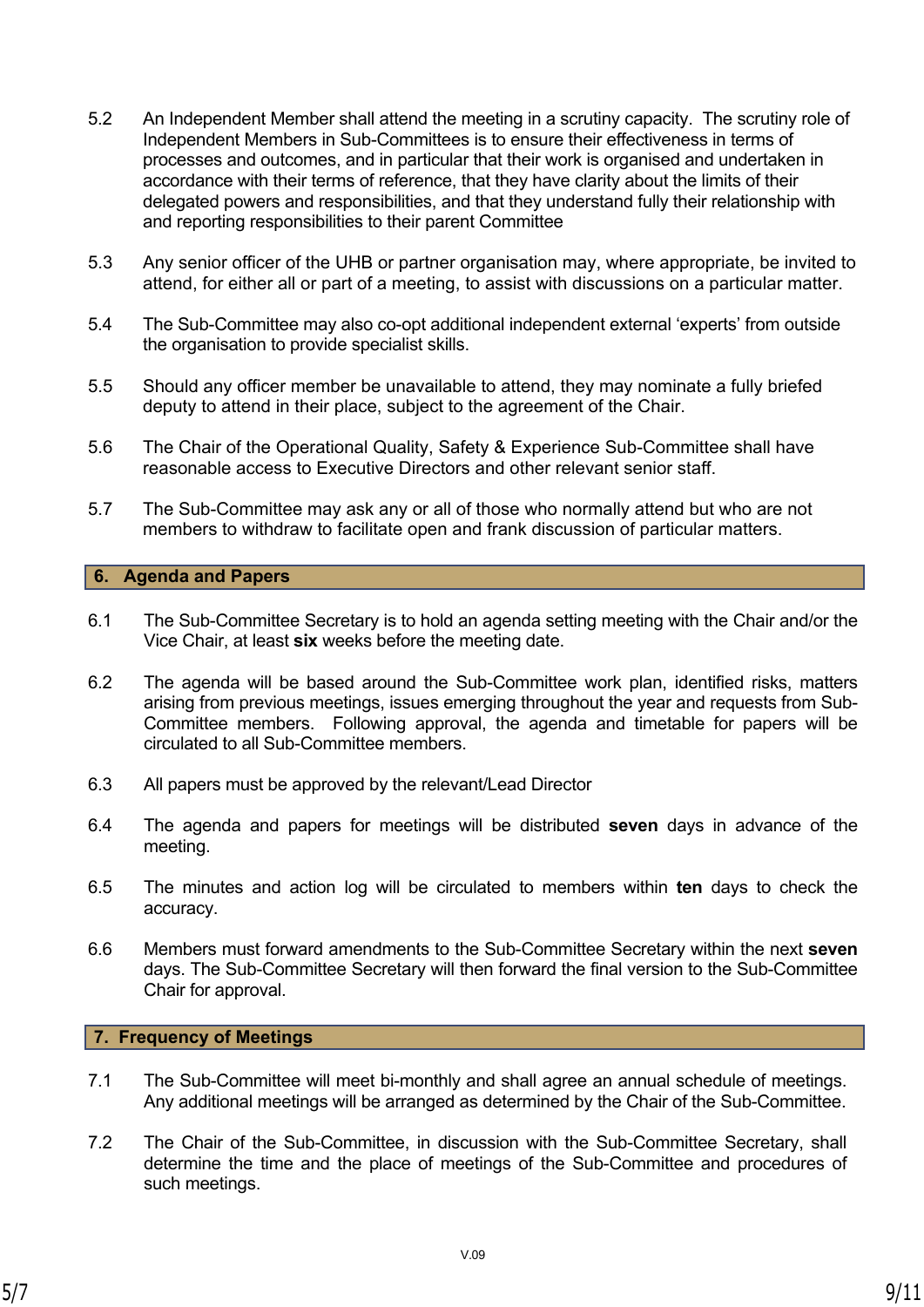#### **8. Accountability, Responsibility and Authority**

- 8.1 The Sub-Committee will be accountable to the Quality, Safety & Experience Assurance Committee for its performance in exercising the functions set out in these terms of reference.
- 8.2 The Sub-Committee shall embed the UHB's vision, corporate standards, priorities and requirements, e.g. equality and human rights, through the conduct of its business.
- 8.3 The requirements for the conduct of business as set out in the UHB's Standing Orders are equally applicable to the operation of the Sub-Committee.

#### **9. Reporting**

- 9.1 The Sub-Committee, through its Chair and members, shall work closely with the Board's other committees, including joint /Sub Committees and groups to provide advice and assurance to the Board through the:
	- 9.1.1 joint planning and co-ordination of Board and Committee business; and
	- 9.1.2 sharing of information;
- 9.2 In doing so, the Sub-Committee shall contribute to the integration of good governance across the organisation, ensuing that all sources of assurance are incorporated into the Board's overall risk and assurance framework.
- 9.3 The Sub-Committee may, subject to the approval of the Quality, Safety & Experience Assurance Committee, establish groups or task and finish groups to carry out on its behalf specific aspects of Sub-Committee business. The Sub-Committee will receive an update following each group's meetings detailing the business undertaken on its behalf. The following groups have been established:
	- 9.3.1 Resuscitation/RRAILS Group
	- 9.3.2 Nutrition and Hydration Group
	- 9.3.3 Mental Capacity Act and Consent Group
	- 9.3.4 Medical Devices Group (including Point of Care Testing and Ultrasound Governance)
- 9.4 The Sub-Committee Chair, supported by the Sub-Committee Secretary, shall:
	- 9.4.1 Report formally, regularly and on a timely basis to the Quality, Safety & Experience Assurance Committee on the Sub-Committee's activities. This includes the submission of Sub-Committee update report, as well as the presentation of an annual report within 6 weeks of the end of the financial year;
	- 9.4.2 Bring to the Quality, Safety & Experience Assurance Committee's specific attention any significant matters under consideration by the Sub-Committee.

**10. Secretarial Support**

10.1 The Sub-Committee Secretary shall be determined by the Lead Director (Director of Therapies & Health Science).

**11. Review Date**